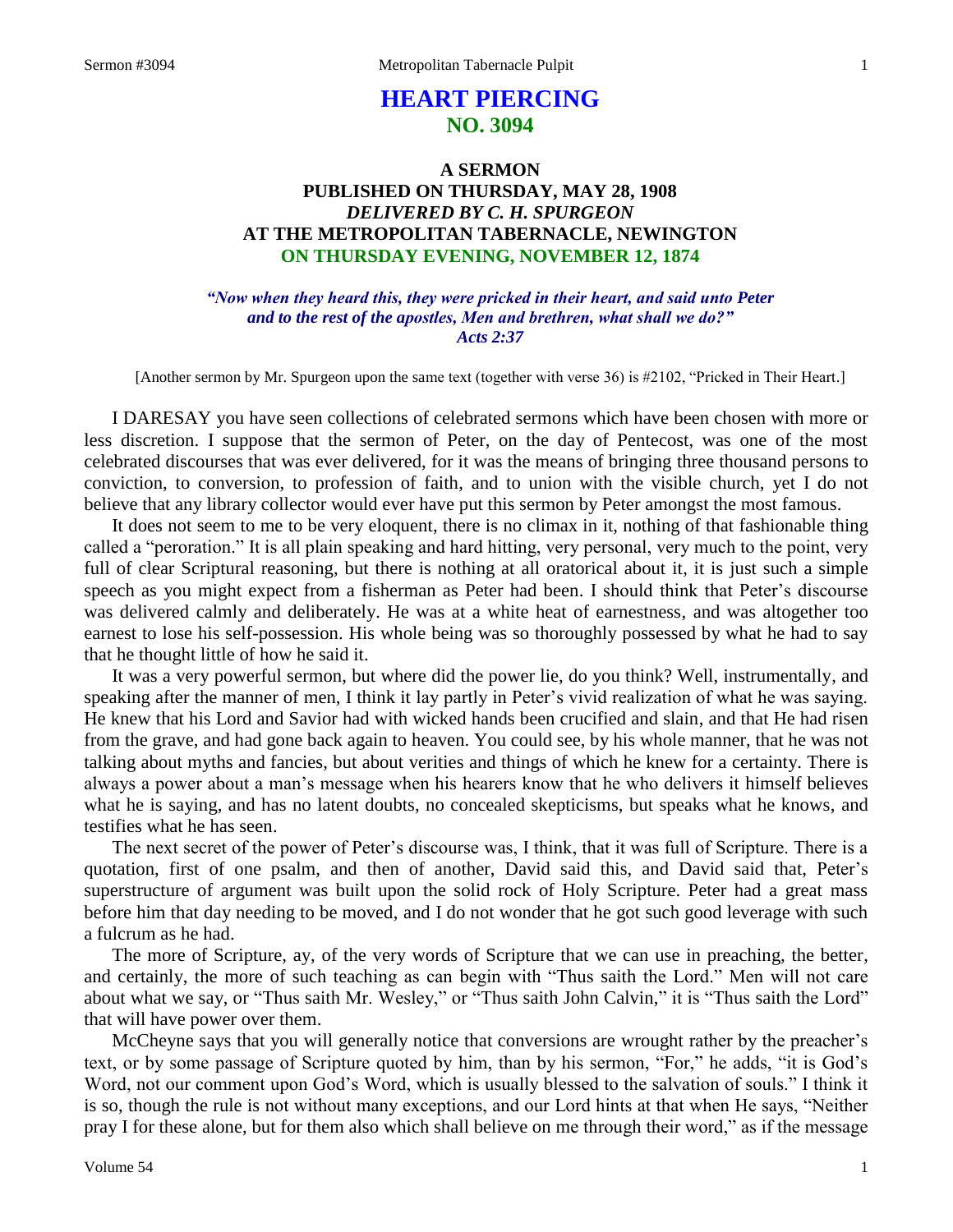of God-sent servants was not only God's Word, but also their word, and men were led to believe on Jesus through hearing it.

But the real strength of Peter's sermon lay in this, that he had been that very day baptized with the Holy Ghost and with fire. Sitting in that upper room with the rest of the disciples, he had heard "the sound from heaven as of a rushing mighty wind," which "filled all the house where they were sitting," and the "cloven tongues like as of fire" had sat upon Peter as well as upon the rest, and he too had been

"filled with the Holy Ghost," so that through him the Holy Spirit spoke.

Therefore it was that when he delivered that very simple sermon, his hearers were pricked in their heart, and thousands of them cried out, "Men and brethren, what shall we do?" Oh, that some such power might fall upon this congregation this evening, especially upon the unconverted part of it, that they might be "pricked in their heart" as Peter's hearers were!

**I.** My subject is the pricking in the heart, and my first observation is that A SAVING IMPRESSION IS ALWAYS A PRICK IN THE HEART.

A prick in the heart is very painful. To be pricked anywhere is not a thing to be desired, but a prick in the heart would not merely be painful, but in a natural and literal sense, it would be fatal. There are a great many different kinds of impressions made by preachers upon their hearers, but blessed is that preacher who makes a wound right in their hearts.

A saving impression must be made in their heart, *because all true religion must begin there.* A great many attempts have been made to make men religious from the outside. Some have thought that a very low coat, reaching almost to the ground, and a strange kind of hat—a biretta, I think it is called—have a great deal of religion in them. It is wonderful how much religion is supposed to depend upon tailors and hatters, but I fail to see how anybody's heart can be affected by the cut of his coat, or the shape of his hat.

Some try to affect a man by the performance of certain ceremonies. They take him in his childhood, and "regenerate" him after their fashion, and later, they "confirm" him in something or other, and external ceremonies of various kinds are performed upon him. They remind one rather of Babylon than of Jerusalem, but I have never heard of anyone being brought to Jesus Christ in that way, or of any conscience being awakened, or any man finding peace with God in that fashion.

Some have tried what could be done by advising abstinence from meats and drinks. This is a very proper thing in its place, and may lead to useful results, but Christ's teaching is, "Not that which goeth into the mouth defileth a man, but that which cometh out of the mouth, that defileth a man." It is the *heart* which must be affected, and nothing that comes of man, or that can be manipulated by the human hand, seems able to touch that.

"Rend your heart, and not your garments, and turn unto the LORD your God," is the demand even under the old law, and one of the first laws of pure spiritual religion is this, "God is a Spirit: and they that worship him must worship him in spirit and in truth." "The kingdom of God is not meat and drink; but righteousness, and peace, and joy in the Holy Ghost," and hence, no impression can be of any saving use to a man unless it reaches his heart.

Many of you, dear friends, have made a profession of religion, and you are moral enough to be reckoned consistent with that profession, and attentive enough to outward religious duties to consider yourselves to be all that you should be, but oh, I do implore you never to be satisfied with any religion which does not affect your heart, and with no religious exercise which is not true heart-work. You might as well be sitting in your own homes as be here without your hearts. It is no more useful to sing a hymn than to sing a song unless you sing it with the heart, and so make melody to God. The heart, the heart, the heart, the heart—that is the vital place. Out of it are the issues of life, and unless it is savingly affected, the whole life will still be estranged from God.

If those who hear the Gospel are to be blessed by it, they must be impressed and pricked in their heart *because other impressions may even be evil.* They may be forcible, yet they may be productive of no good results. Another of Peter's discourses made a very singular impression upon his hearers. If you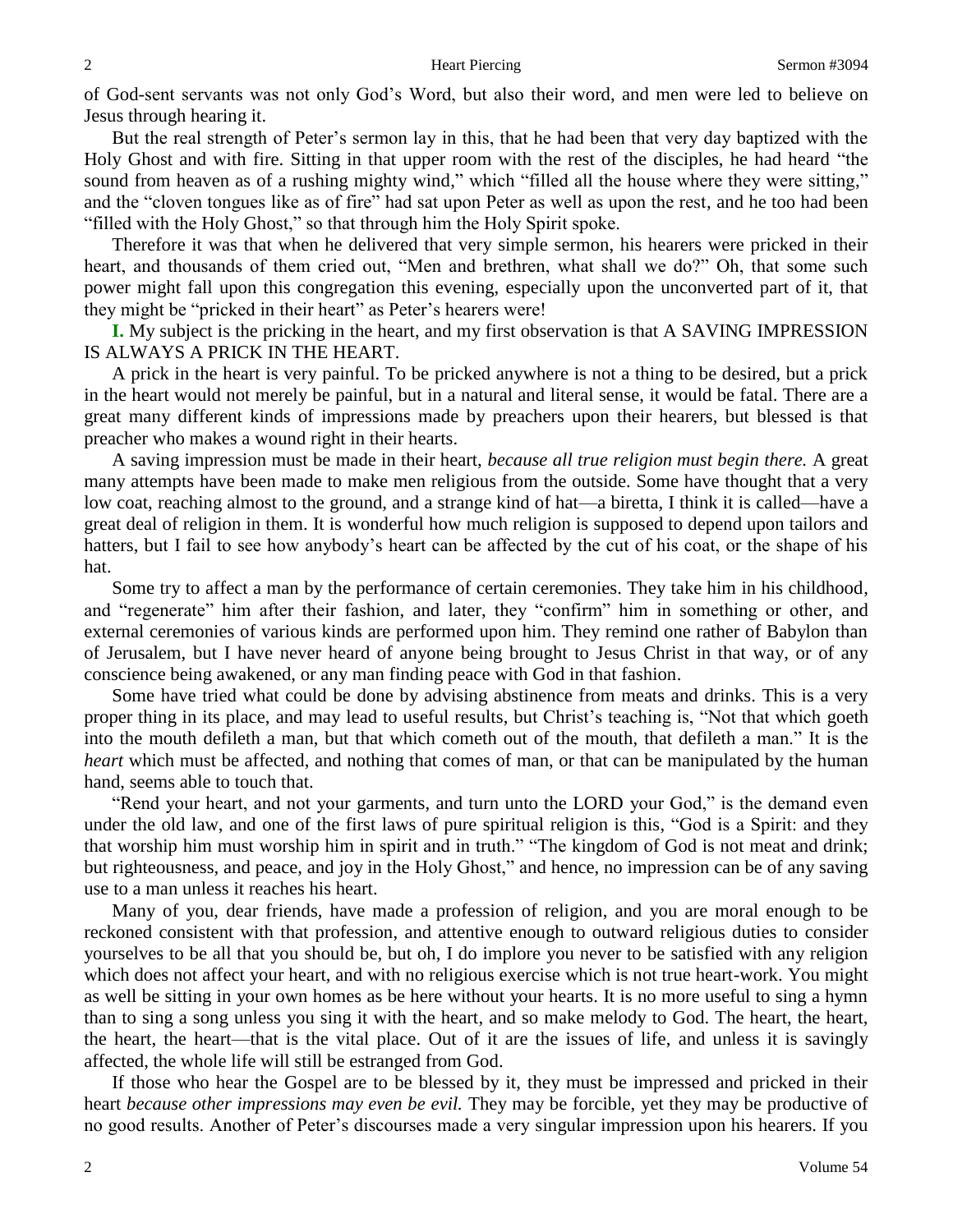turn to the fifth chapter of the Acts, and the thirty-third verse, you will find these words, "When they heard that, they were cut to the heart, and took counsel to slay them." That time, you see, the wound went just as far as the heart, but it stopped there, "they were cut to the heart." It was a deep cut—*to* the heart, but not *in* the heart, and the consequence was, not that they cried out, "Men and brethren, what must we do?" but they "took counsel to slay them."

Oftentimes, if the Word be delivered earnestly, and with power, men cannot help feeling the force of it, but what do they do after feeling it? They gnash their teeth for very rage, or they try to besmear and bespatter the preacher, and to ridicule or misrepresent what he has said. If anything has pointedly come home to them, they twist it into quite another form and say, "The preacher said so-and-so," when he really said nothing of the kind. That is a way of taking counsel to slay him, they dare not kill his body, but they kill his reputation as far as they can. You may be deeply impressed by a sermon so as to feel under it in a way which you will never forget, and yet, for all that, you may only be cut *to* the heart.

Yet I would rather that people were cut to the heart than not wounded at all, because I hope that the sword of the Spirit will penetrate a little further, and really enter the heart. I have often been told this sort of story—"I came to hear you preach, sir, on such an occasion, and I went away very angry. I could not bear the doctrine that was proclaimed, and I went out hating the man who had talked in that fashion. Yet I could not forget it, it rankled in my mind until, at last, I began to think there was something in it, by and by, I saw that it was true, and then I said, 'What a fool I am to struggle against it!'"

I do not mind my hearers being angry with me because of my preaching, for it is a good deal like fishing. If you have a good large salmon at the end of the line, he will struggle and pull with all his might, and thus he will swallow the hook all the more deeply, and there will be the less likelihood of his getting away, and an obstinate resistance to the Gospel is sometimes an indication that the Gospel is piercing and pricking the hearer, and making him snap at it as a wounded beast tries to bite the spear which has been thrust into him, and which he cannot pull out.

So, when a man is cut *to* the heart, I hope that he will soon be cut *in* the heart, but if the sword of the Spirit does not prick him in the heart, no permanent good will be effected.

And further, supposing the impression made should be good in itself, yet if the hearer is not pricked in the heart, *the impression will be only transient,* and we shall have to say to the man, as the Lord said to Judah, "Your goodness is as a morning cloud, and as the early dew it goes away." Or if the impression lasts a little longer, it will only need enough of the fervent heat of the rising sun upon the blade which has begun to spring up, but under which there is no depth of earth, and in due season its verdure will vanish and it will perish.

If it is not real heart-work, it will not last. The reason why so many backslide is that they built on the sand, there was no deep foundation work. The soul-saving work, the work which lasts, is that where God ploughs deeply into the conscience, and sows the good seed of the kingdom in the heart. It is principle, not passion, full conviction, not merely a profession of faith, that will endure unto the end. If the impression made does not prick the heart, it will be only transient, and when it disappears, evil will come of it, for perhaps the people who are most difficult to be moved are those who have been impressed a great many times, yet not saved.

The first time you heard God's faithful servant preach, you felt ready to weep yourself away under the power of the truth which he proclaimed, but now his voice has grown so familiar that even when it is most pathetically earnest, you go to sleep under it.

I have been in a mill when there has been such a clatter of wheels that I could not hear myself speak, yet the miller has told me that he was so used to the noise that he could go to sleep in it, and there are persons, who have sat so long under a faithful minister that they have got used to his message, and do not feet its force as they did when first they heard it. To use a common expression, they have become Gospel-hardened, and this is a very serious state for any man to reach. May God save us from that perilous condition by causing us to be pricked in the heart.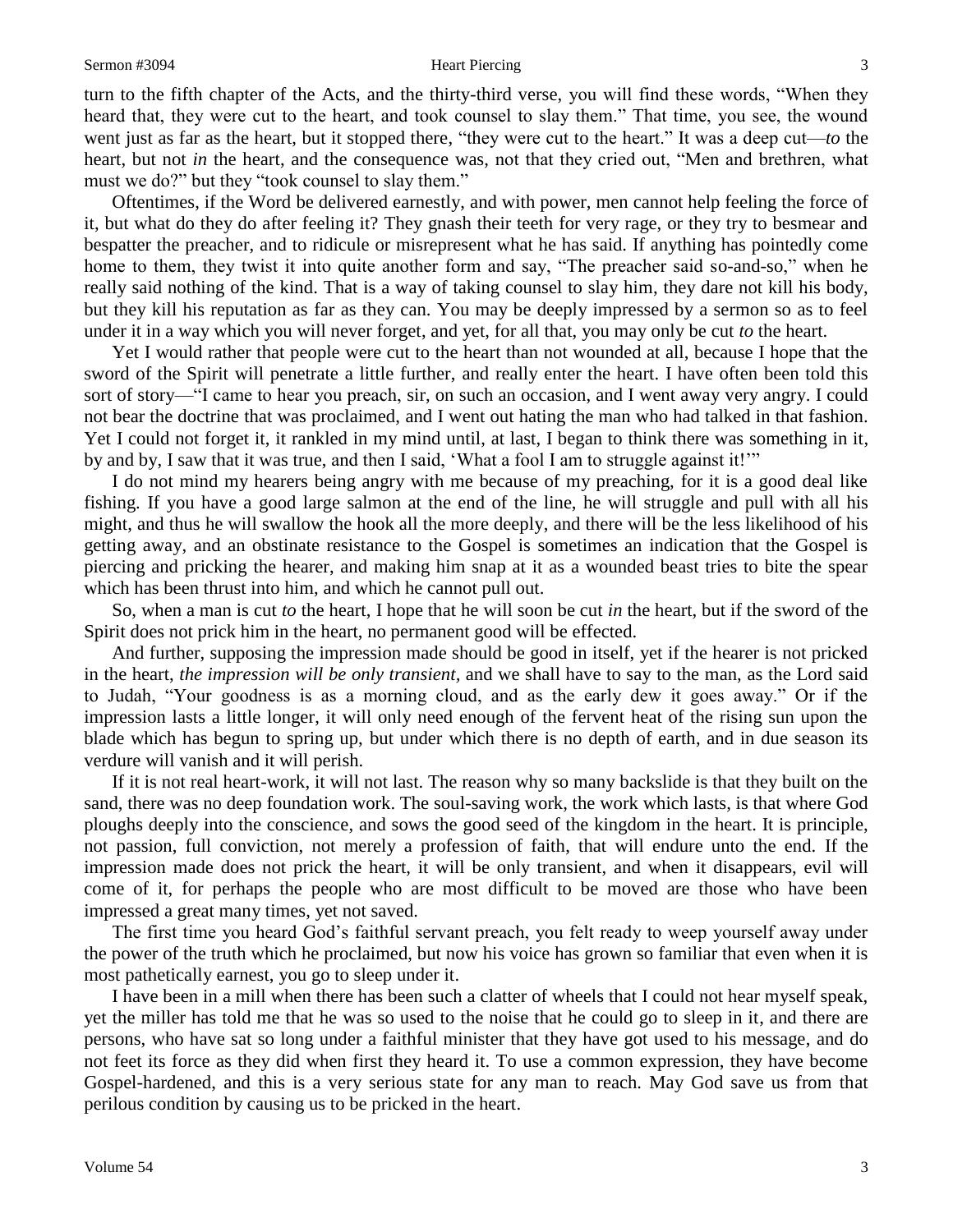When the truth pricks the hearers of it in the heart, *the impression becomes operative.* In the case before us, if you read the narrative, you will find that these men became earnest inquirers, they said unto Peter and to the rest of the apostles, "Men and brethren, what must we do?" Being told what to do, namely, "Repent and be baptized, every one of you," they did repent, there was a change of mind which was followed by a corresponding change of life, and they were baptized, they obeyed the command of Christ, and made an open avowal of their faith in Him in His own appointed way. Thus they were added to the church, "and they continued steadfastly in the apostles' doctrine and fellowship, and in breaking of bread, and in prayers."

All this followed because they had been "pricked in their heart." It was a sorrowful beginning, yet it was a good beginning, for it was God's way of beginning the work of grace in their souls. I wish that all converts began in that way. Some seem to me to jump into religion as if they were going into a bath, and then jump out of it again just as quickly.

I do not believe in the faith that is unaccompanied by repentance. Some have spoken in disparagement of repentance by saying "that the original word means nothing more than a change of mind," and you might imagine that it was a very unimportant change of mind. But their knowledge of Greek is not very deep, and their experiential knowledge of true religion would seem to be still more shallow. This change of mind, I believe, was never better pictured than in that verse of the children's hymn—

> *"Repentance is to leave The sin we loved before, And show that we in earnest grieve, By doing so no more."*

A faith that has no tears in its eyes is a blind faith, for where there is sight there will be weeping. Never did a soul look to Christ, whom it had pierced, without weeping and mourning because of its sin. Faith and repentance are twins, they are born together, and they will live together, and as long as a Christian is in this world both will be needed.

Rowland Hill used to say that the only thing that he would be sorry to leave when he went to heaven was that sweet, lovely, sorrowful grace of repentance, he supposed he could not repent in heaven, but it was such a sweet experience to keep on repenting that he would wish to repent forever if such a thing might be.

**II.** Now, in the second place, let us notice WHAT TRUTHS GOD USES AS DAGGERS TO PRICK SINNERS IN THE HEART.

I have known some pricked in the heart merely *by discovering that the Gospel, the Bible, was really true.* They have been skeptical, they have perhaps been blasphemers, but on a sudden, being honestly convinced that the Bible was true, they have been broken down at once, just as Saul of Tarsus was. He would not have persecuted Christ if he had believed Him to be the Messiah, but he thought He was an impostor, and therefore honestly determined to put down His followers.

He says concerning himself, "I obtained mercy, because I did it ignorantly in unbelief." The moment the Lord Jesus called to him out of heaven, and said, "Saul, Saul, why persecutest thou me?...I am Jesus whom thou persecutest," he was pricked in the heart, and soon he became, as many others have become, just as earnest in the defense of the truth as he had before, in his ignorance, been in opposition to it.

I have known others pierced in the heart *by shame through some particular sin.* I will give you an instance in which that was the case. A young man has been moral from his youth up, he has had much to thank God for with regard to what he has been, he has never mixed with the wanton or wicked world, yet there is always a danger as well as a benefit in this state of things. This young man becomes selfrighteous, he thinks himself a great deal better than others. Perhaps he says that he is a sinner because everybody says that out of a sort of compliment to God, but he does not feel that he has ever done much that was wrong, and he wishes that other people were half as good as he thinks that he is.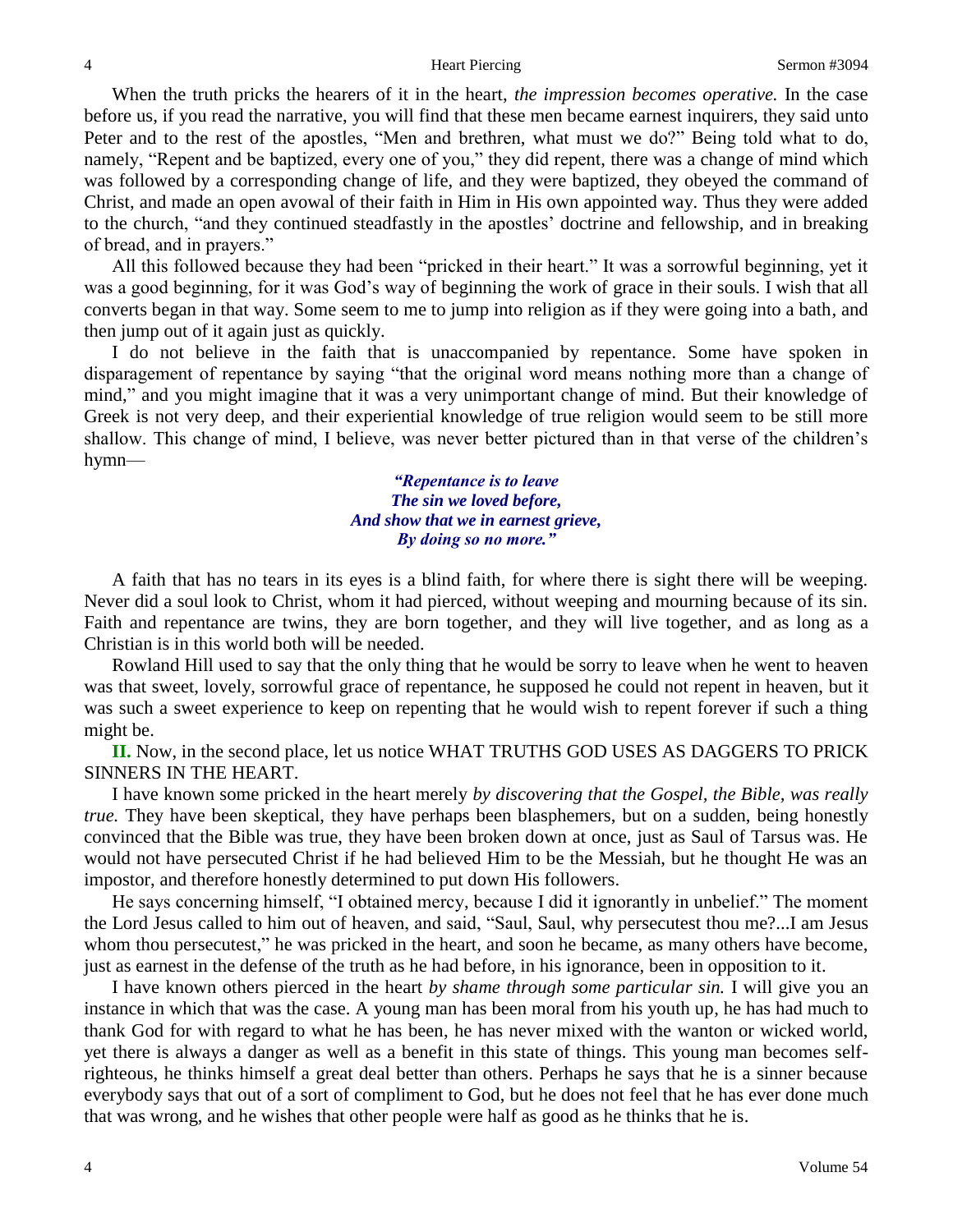But one day he commits a certain definite sin. I do not know whether the young brother is here, but he told me of a case of just this kind. He said that when he was in the workshop one day, he upset the oil can, and an inquiry was made as to who had been so careless. He was asked, and he said that he had not done it, and from his usual character everybody believed his denial.

"But," he said, "as I went home that night, it came to my mind, 'You are a liar. You are a liar.' I felt so mean," he said to me, "I never felt like that before. I had always acted like a man, and like a good man, I thought, but now I felt that I had been a liar. When I got up in the morning, I did not like to go among the other men in the workshop. I thought they would all look at me and say, 'You are a liar.' I could not bear to think of it, and a sense that I had lied brought me down on my knees before God."

Now I do not say that I was glad that young man had told a lie, but I did feel thankful that he had discovered what a liar his heart had been all his life long, for his heart had always been saying to him, "You are a good fellow," yet he had not been so in reality. If there had not been lies in his heart, that lie would not have come out of his mouth.

If there were rats under that floor, you might not know it was so until one happened to pop his head up through a hole in the boards, yet he only shows you what was there all the while, and so, sometimes, some one sin has crept up into the light to let a man see what always was secretly in his soul, and that one sin has proved to be, in the hands of God, a sharp sword which has cut right into his heart, and convinced him that he is a sinner in the sight of God.

In a great many other cases, God has used *teaching concerning His law as the means of pricking sinners in the heart.* A man reads the ten commandments, and he says, "All these have I kept from my youth up," but he is told, upon Christ's authority, that every commandment contains within itself a great deal more than appears on the surface, as for instance, "Thou shalt not kill," is a commandment which is broken by anger. "He that hateth his brother" so that he wishes that there were no such person, is, in heart, the perpetrator of the crime of murder.

Then take the command, "Thou shalt not commit adultery." "Oh!" says one, "I never sinned in that way," and some excellent woman says, "I could not bear even to think of such a thing." Yet there have been unchaste desires, glances, thoughts, imaginations, and the commandment covers all those. I do not need to go into the details of each command, it will suffice to sum all up as that "certain lawyer" did, "Thou shalt love the Lord thy God with all thy heart, and with all thy soul, and with all thy strength, and with all thy mind; and thy neighbor as thyself."

Did you ever do that? Has anyone among us come anywhere near to doing that? When the law of the Lord, in its wide sweep and wondrous compass of all our thoughts and imaginations and devices, comes to be thoroughly understood by us, then it is that God causes us to be pricked by its sharp point.

I have known some also pricked in the heart when they have discovered that *there is to be a judgment about everything that we have done—*nay, more than that, about everything that we have said, and everything that we have thought—and that that judgment will be most solemn, and its sentence most severe. There will be pronounced, from the lips of God, a sentence of condemnation upon the ungodly which will rest upon them forever and ever, so that they shall abide in a living death in which there shall be no gleam of light or joy, but all shall be a desolation and a ruin, where misery shall lift up its doleful notes forever proclaiming the infinite justice of God.

Many have been "pricked in their heart" when they have found that, though some preachers make our sin to be only a trifle, God's Word does not. Man may try to make the penalty of sin seem small, but God's Word does not. God's scale of sin and man's scale of sin differ very widely. God regards sin as a vast evil requiring an infinite atonement, whilest some, who profess to be His servants, treat it as quite an insignificant thing. I pray that the truth, as revealed in God's Word, may be applied with power to every unwounded heart here, and that many may be "pricked in their heart," and caused to cry out, as they did after Peter's discourse on the day of Pentecost, "Men and brethren, what must we do?"

On the other hand, a great many have been "pricked in their heart" *by a sense of the great goodness of God.* They have said, "Has God been so good, so kind, so tender to us, and have we never loved Him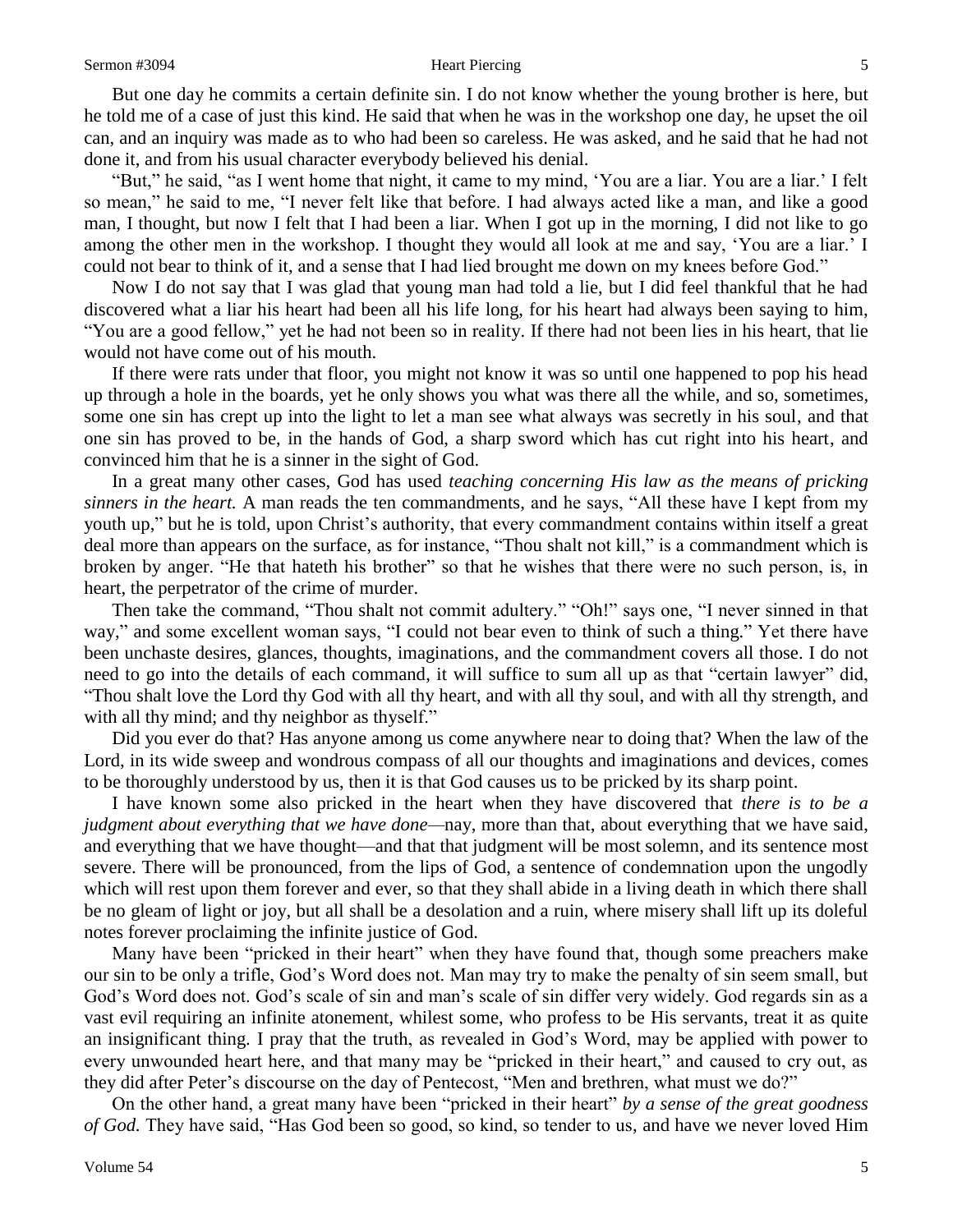or sought His glory?" And they have felt ashamed as they have thought of their base ingratitude. There is one thing I often feel—I do not know whether you feel as I do, and I do not know whether I can quite make you see what I mean—I often feel a great pity for God, I feel as if I could weep tears of blood because God is so shamefully treated by His own creatures.

God Himself feels their ingratitude, for He says, "Hear, O heavens, and give ear, O earth: for the LORD hath spoken, I have nourished and brought up children, and they have rebelled against me. The ox knoweth his owner, and the ass his master's crib; but Israel doth not know, my people doth not consider." He feels that it is a hard case that He should be treated thus, and when men feel that it is a hard case, it is a proof that they have been "pricked in their heart."

But the chief instrument, I think, that God uses for pricking sinners in their heart is *the dying love of Jesus Christ.* Nothing wounds like the cross of Christ, just as nothing heals like the cross. When we discover that out of infinite love and pity, Jesus came to this earth, and took upon Him our sins, our sorrows, and our sicknesses, and died in our stead upon Calvary's cross, we say, "How can we stand out against One who is so disinterested, so condescending, and so kind?" Looking to Him whom we have pierced by our sin, we are made to weep on account of it. Are not your hearts, my fellow Christians, always most tender when you get nearest the cross? I am sure you agree with the poet who wrote—

> *"My sins, my sins, my Saviour, How sad on Thee they fall! Seen through Thy gentle patience, I tenfold feel them all.*

*I know they are forgiven, But still their pain to me Is all the grief and anguish They laid, my Lord, on Thee."*

Yes, a bleeding Savior makes men's hearts bleed, when He is pieced, they also are pierced. Of one thing I am sure, that nothing ever pierced my heart like the discovery of God's boundless love in giving His well-beloved Son to die for me.

I will put it to any man here, even if he is living this day an ungodly life, even if he has plunged into the very worst and most infamous of sins, if tonight he could know that God had loved him from before the foundation of the world—that long before the stars began to shine, electing love had pitched on him to be its peculiar object—that Christ died specially for him—that for him there was appointed pardon and acceptance, and for him a crown already made in heaven, and a white robe which would fit no one but himself, and a harp which no hand but his could ever play—oh, I think he would loathe himself, and say, "I did not know this, or else I should not have lived as I have lived. I did not know that I was the favorite of heaven. I did not know that I was bought with the precious blood of Jesus, I did not know that God had ordained me unto eternal life, else had I long ago fled into my Father's arms, and cried, 'I have sinned against heaven, and before thee.""

O Spirit of the living God, make such a revelation to some of God's elect here now! Wound thus their hearts, and then lead them to the wounded Savior, and let them know that whosoever believeth in Him was loved of God ere time began, and shall be loved of God when time shall be no more!

**III.** Now I want to notice very briefly, in the third place, WHOSE HAND USES THESE SHARP DAGGERS SO THAT SINNERS GET "PRICKED IN THEIR HEART."

Not Peter's, my brethren, nor mine, nor the hand of any Gospel minister, it must be a more powerful hand than any of these, even *the hand of the Holy Spirit.* The fact is, that He who wrote these truths in the Bible must Himself write them on men's hearts, or else they will forever remain inoperative except to condemn. There is One who knows all about the human heart, the Holy Ghost searches the heart and tries the reins of the children of men, and He knows how to apply the truth so as to make it quick and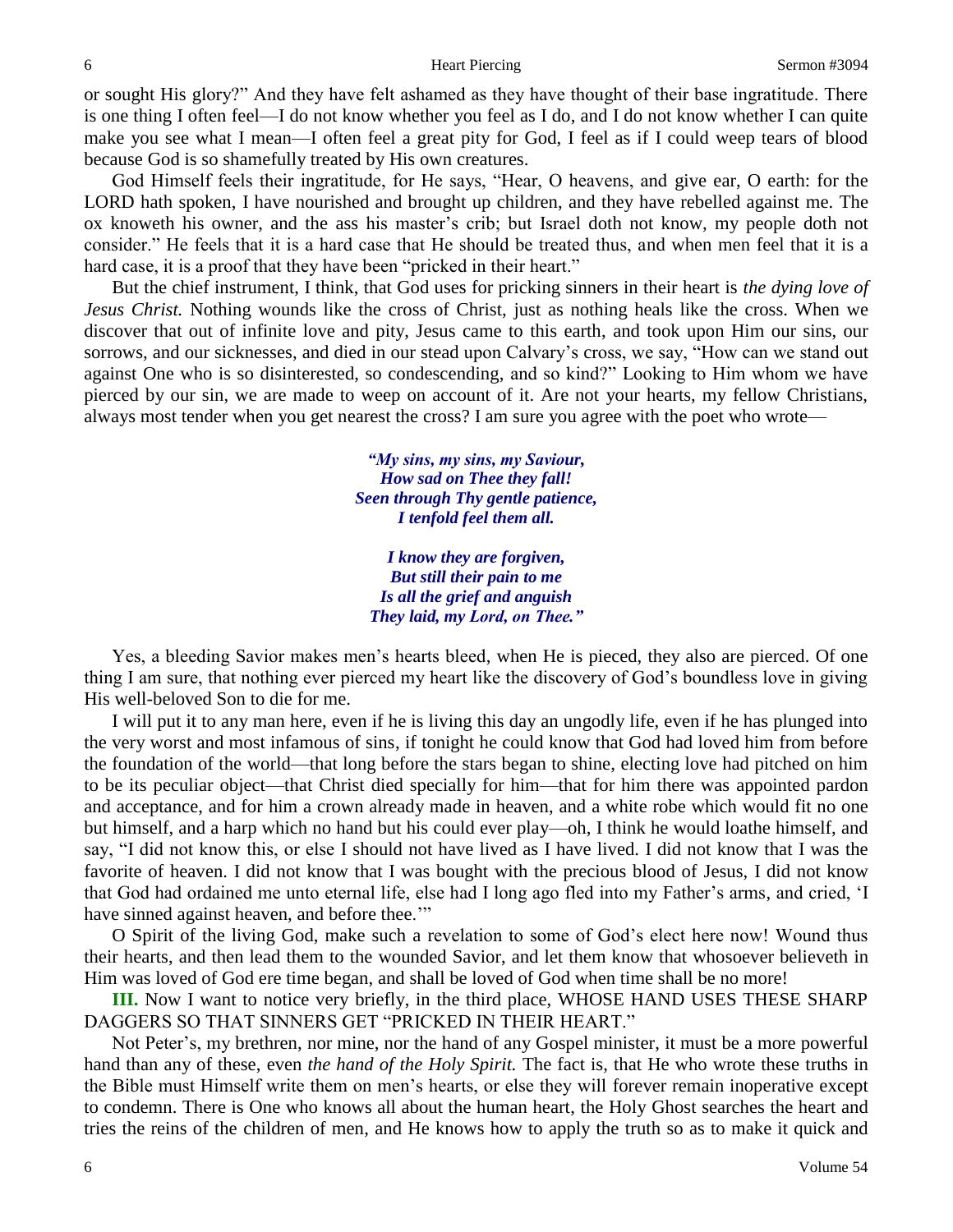### Sermon #3094 **Sermon #3094 Heart Piercing** *T*

powerful, and to drive home to the heart that sword which, because He uses it, is called "the sword of the Spirit, which is the Word of God."

I pray that He may take the truth this very moment, and use it thus. A sword hanging on the wall does not wound anybody. Our daily prayer ought to be, "O Thou almighty Spirit, gird Thy sword upon Thy thigh, and wield it in Thine omnipotent might, that sinners may be 'pricked in their heart,' and so be brought to repentance and salvation!"

One very comforting thought is that *He, who alone can pierce sinners' hearts, is named "the Comforter."* Catch at that, sinner, catch at that. He who wounds the heart is also the Comforter. He who kills is the Quickener who makes alive. The Spirit who convicts is also the Spirit who consoles. He has come to convince the world of sin, of righteousness, and of judgment, but it is also His office to take of the things of Christ, and reveal them unto us.

Though one of His hands holds a sharp dagger, the other hand bears the remedy with which to heal the wound, for still is that saying true, "I kill, and I make alive; I wound, and I heal." Only He who kills can make alive, but blessed be God that the same Divine Spirit is both Wounder and Healer.

Therefore let us, who are the children of God, cry mightily unto the Spirit, and entreat Him to make the preaching of the Gospel, here and everywhere else, to be like a sharp sword piercing the hearts of sinners. How many preachers, nowadays, are using a sword without either edge or point! I recollect hearing a sermon and before it was preached there was a prayer offered that souls might be saved by it, yet I could not see how any soul could have been saved by that sermon unless the hearer had misunderstood what the preacher said, and then perhaps he might have been converted.

Yet many people called it "a very fine sermon." The man had put the sword of the Spirit into a splendid scabbard, decorated all the way up with gold and diamonds, and then he waved it about, and prayed the Lord to kill somebody with it, but the Lord could not do it unless He acted directly contrary to His usual method of working. He often uses our weakness and our infirmity to glorify Himself, but He cannot do many mighty works with some instrumentality.

Brethren, pray to God to send us the Holy Spirit, that is what we want above everything. Pray day and night for this, and believe and expect that God will grant your request. If the preacher does not happen to be the man you like best to hear, say to yourself, "God can use that man," and then pray, "O Lord, give him Thy Holy Spirit!"

I remember that Mr. Matthew Wilkes once preached from the text, "Ye are our epistle written in our hearts...written not with ink, but with the Spirit of the living God." He compared the preacher to a pen, and said that some pens needed mending now and then, and that all pens, however good they were, must be dipped in the ink if they were to do any writing at all, and he added, "You ought to pray all the more for your preacher when he does not write well, 'Lord, dip him in the ink, give him more of the unction of the Holy Spirit, and then his word will have power over the hearts of men!'"

**IV.** Our last inquiry must be, HOW CAN THESE PRICKS IN THE HEART BE HEALED? You had the answer in the first hymn we sang tonight—

> *"When wounded sore the stricken soul, Lies bleeding and unbound. One only hand, a pierced hand, Can salve the sinner's wound.*

*When sorrow swells the laden breast, And tears of anguish flow, One only heart, a broken heart, Can feel the sinner's woe."*

Is your heart bleeding? Then bring it to the bleeding heart of Jesus, for that will stanch its wound. Does your brow ache? Then put it near that brow which was crowned with thorns, and its aching will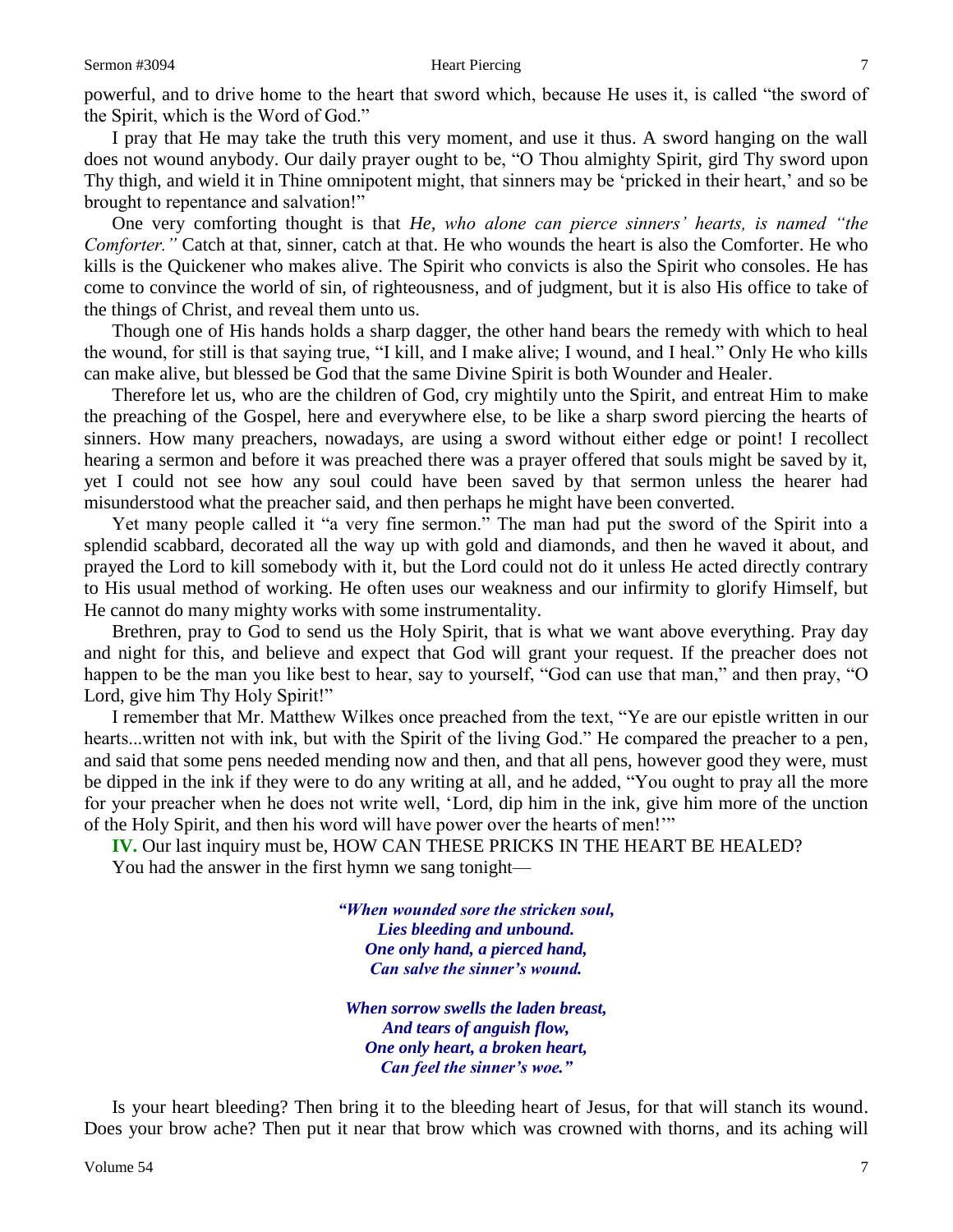soon be gone. Are you sorely wounded? Then lay your wounds close to the wounds of Jesus, and they shall be healed.

This is the whole story. You are guilty, and God must punish sin. He cannot be a just God, and yet not exact the penalty for sin. But Jesus Christ came into the world to save sinners, and He has stood as the Substitute for His people, bearing their sins in His own body up to the tree, and on the tree, and there He endured the wrath of God against sin, "being made a curse for us, for it is written, Cursed is every one that hangeth on a tree."

You ask, "Did Christ bear my sins?" Let me ask you, do you believe in Him? Do you trust Him as your Savior? Will you confide your everlasting destiny into His dear hands? Will you abandon your selfrighteousness, and will you rest in Jesus only? Will you take Jesus Christ, the Son of God, to be your soul's only confidence? If you can truly say, "Ah, that I will, and glad will I be to have such a Christ to trust in," then I can assure you that He did die for you, and that your sins are pardoned, and shall never be mentioned against you any more forever. Go in peace, for you are justified by faith, and you are dear to the heart of God.

Remember that glorious declaration, "There is therefore now no condemnation to them which are in Christ Jesus, who walk not after the flesh, but after the Spirit." Go away singing of substitution—the richest word in all our language—Christ standing in my place that I may stand in Christ's place, Christ on the cross for me, Christ in the grave for me, and now I in heaven where Christ is, for God "hath raised us up together, and made us sit together in heavenly places in Christ Jesus," I at the right hand of God, beloved and honored, because Christ has gone there to prepare a place for me that where He is there I may be also.

Yet, before you go, let me urge you, if you are trusting in Christ, to confess your faith as the converts did on the day of Pentecost.

> *"Stand up! Stand up for Jesus! The trumpet call obey; Forth to the mighty conflict, In this His glorious day; Ye that are men, now serve Him, Against unnumbered foes; Your courage rise with danger; And strength to strength oppose."*

You, who really love the Lord, ought to be ashamed to make any difficulty of confessing your faith in Him. I recollect, when I was a lad of fifteen, resolving that as a believer in Christ, I ought to join the church in the place where I was then living. I asked the deacon about it, and he said that I must see the pastor. I remember well going to see him on a Monday, and receiving a reply that he could not see me, calling again on Tuesday, and getting an answer that he was busy, and could not see me, calling again on Wednesday, and then being told that he really was so busy that he could not see me.

But when I made up my mind to do a thing, even in those days, I meant to do it, so I managed to get to the door of his study, and I said to him, "As I have come three times to see you, sir, and the church meeting is to be held tomorrow evening, I will go to the church meeting, and propose myself as a member. I mean to be united to the visible church of Christ, so if you cannot see me, I will go to the members, and ask them to receive me." When he saw how determined I was, he found time to see me directly, and I was very soon admitted into the church.

Now, you will not have so much trouble as I had, for you will find many Christians ready to welcome you into our fellowship. It is no trouble at all compared with what Christians found it in the olden time.

I think I see, in the early days of Christianity, a good old saint, at one of the meetings down in the catacombs, talking with a young man, who says to him, "I wish to be a follower of Christ." The old saint says, "I rejoice, brother, to give you the right hand, but do you know what it means to be a follower of